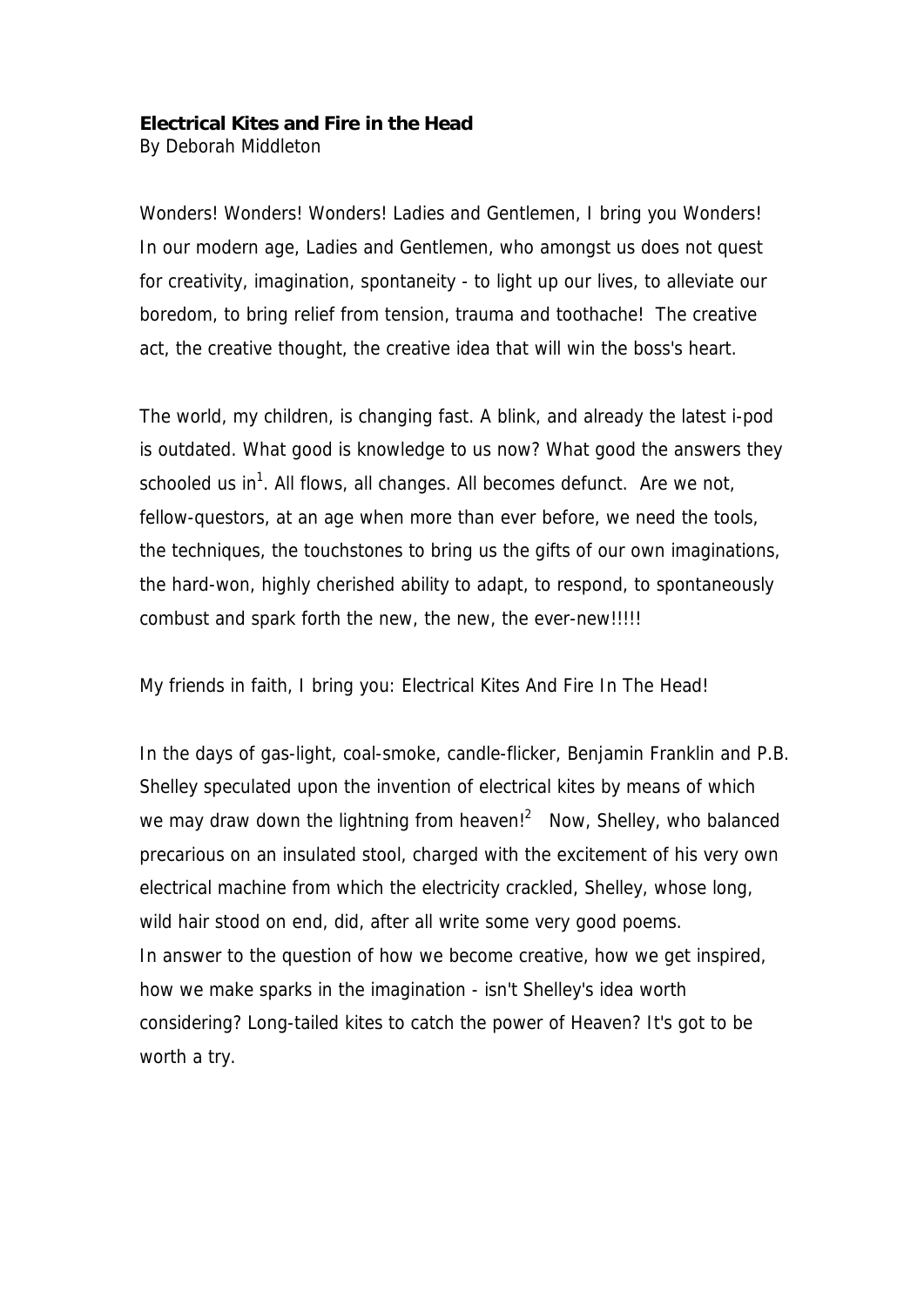'And Katterfelto with his hair on end' - as immortalized by the poet, Cowper<sup>3</sup> -Katterfelto was a charlatan, a mountebank (meaning one who climbs on a bench). He bamboozled the incredulous with his genius for leger-demain and high-voltage jiggery-pokery. Making a living out of electrical machines 'with which he sets the whole world in order<sup>4</sup> and electrified cats (not electrocuted, mind you). Katterfelto was also highly creative (if only with facts, and the uses to which cats can be put). And, like Shelley, his hair stood on end.

Hair on end. Fire in the head. In one of the loveliest poems ever written, W.B. Yeats' sad creative Aengus tells us 'I went out to the hazel wood, because a fire was in my head'. $5$  Now, in Ireland hazel is the 'poet's tree' because of its supposed effects upon inspiration and its role in magically accessing other realms. Could this be the fire of creativity sending Aengus to the hazel wood? In the poem, Aengus cuts a hazel wand to make a fishing rod, and in Druidic Ireland, the hazel wands brought poetic inspiration. So perhaps it is no surprise when the fish he catches transforms into a 'glimmering girl with apple blossom in her hair who called me by my name and ran and faded through the brightening air'.<sup>6</sup> Ireland's own version of the Muse is the Aisling, a dream-vision in the form of a girl in the form of a poem. With fire in the head, his connection to the lightninged skies intact, Aengus drops his stringed berry into the pool and now he is a conduit between the upper world and the underworld. Strung between the heights and the depths, earthed, connected, his vision-poem glimmers into sight. But then alas she 'ran and faded through the brightening air', setting him off on an immortal quest 'through hollow lands and hilly lands' to once again find her.<sup>7</sup>

How do we draw down the lightning to fill our heads with fire? How do we draw forth the fire that is in us; how do we spark up our own electrical connections and make rain in the desert? Or quieten our demons so that the slow, small sparkings and cracklings can be heard, so that the little flames can be blown, inspired, brought to full fire, wild-fire, forest-fire. How do we not lose the glimmering girl who comes to us, when once we take our fiery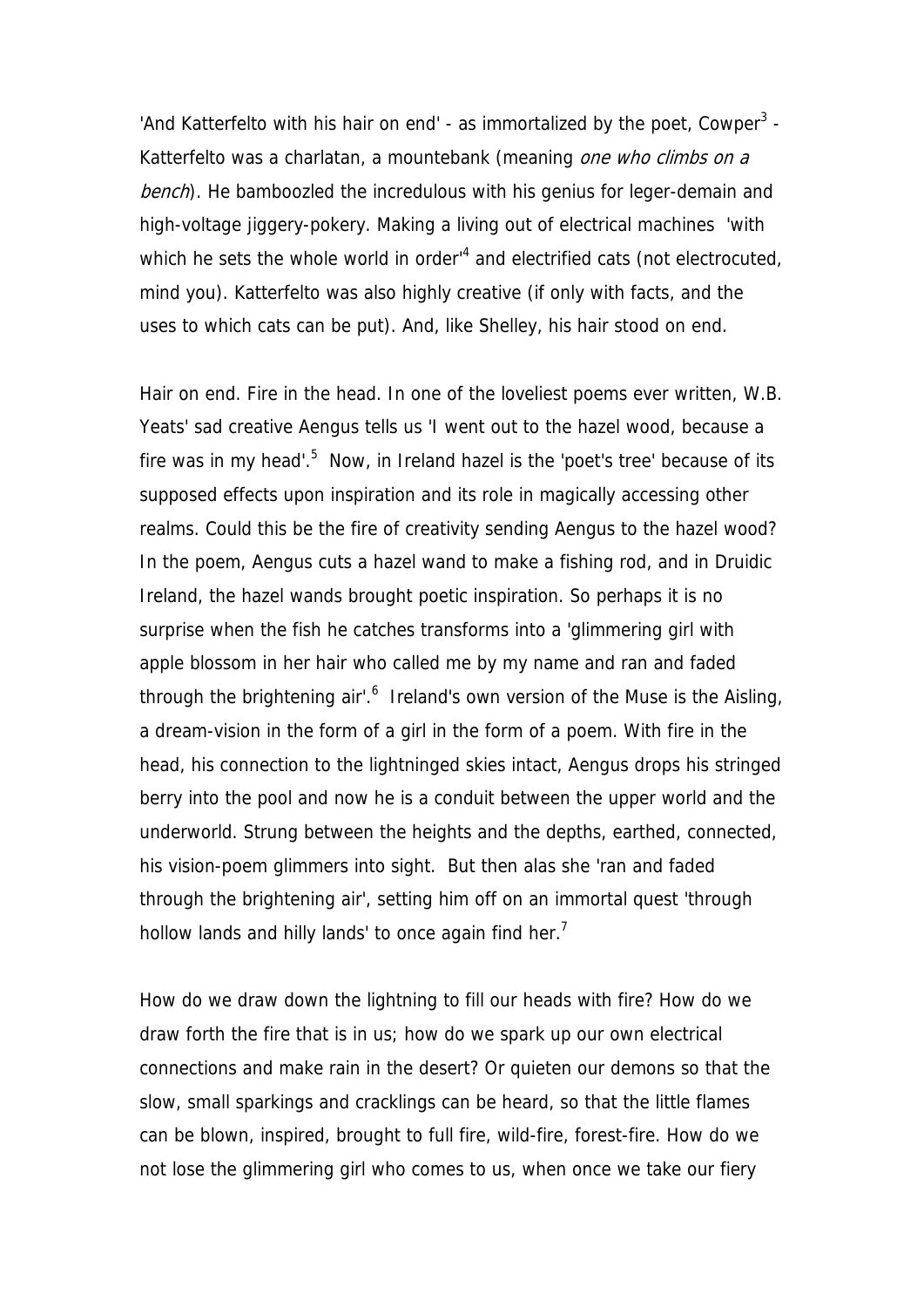heads to the hazel grove, and carefully string a berry and let down the fishing rod into the mysterious pool and catch the tremulous trout with its rainbowed silver sides?

Some little kite of brown paper and string must be sailed into the sky. You may want to try this first on a fine but gusty day when the sky is blue and your enthusiasms are running high. You may wish to paint a scary dragon on your kite, put a brave face on it, and you will have to hold tight, hold sensitive, decipher every subtle tug on the kite-strings and the heart-strings. Later, perhaps, you will have the temerity to take your trusty kite into the thunder storm and draw down the forces which will fire you, the visions which will make your own hair stand on end. The electricity without will spark connections with the electricity within, which even now surges silent in the tunnels of your nervous system, in the mind's deeper caves. There are visions in you, waiting for the whirl of power to start up the old cine projector in the heart, waiting to be revealed by the sudden flash of electric light. Make the kite.

## **Little Peaks**

The psychologist, Abraham Maslow, saw creativity as a minor version of what he called the 'peak experience' - trance, vision, shamanic ecstasy, the heightened consciousness that comes, paradoxically, from tapping into our unconscious depths. $8$  The creative experience is not possession or trance, but a small relative of those states: a little cousin of peak experience; not Mount Fuji, but maybe Castle Hill. In our creative moments, like Aengus and the Siberian shamans who traverse the cosmos from their chilly tundra, we facilitate full-range consciousness. $9$  Students of shamanism well know the frequency with which the phenomenon of fire in the head is reported; shamans are creatives par excellence. They are the technicians of consciousness, able to access the deep mythological dream seams of their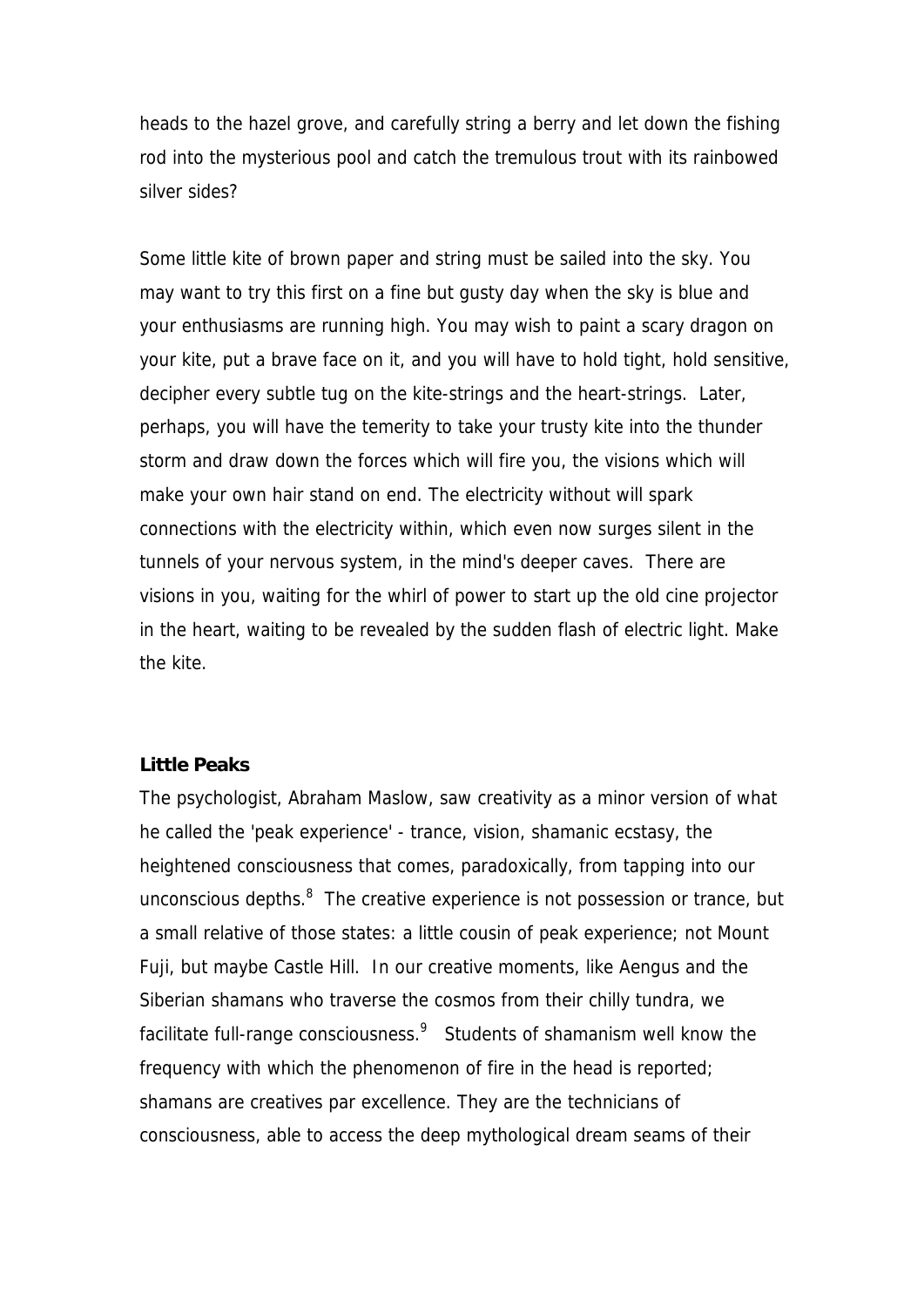inner depths. Psychic radio operators who can finely tune their instrument to the whole range of incoming signs, outgoing signals?

Creativity is born from the management and manipulation of subjective states of consciousness.10 Creativity requires us to read the weather in our own skies, to finely tune our apparatus, to take measurements and monitor temperature, fluxus, miasma, and ether; to test the deflogisticated muriatic acid air. Electrical kites are only the beginning; friends, we need the instruments with which to wire our psyches to the world. We need... the silver apples of the moon, the golden apples of the sun.

## **Here, Now, And The Axis Of History**

For Maslow, the key to creativity, out of all of his long list of characteristics and components, the key was the ability to be present in the here and now<sup>11</sup>; Csikszentmihalyi tells us that we have only so much psychic energy or attention to use, only so much to give, and how we organise that attention is paramount.<sup>12</sup> Being here, garnering all resources in a focused presence with a specific task is the single most important attribute in attaining the creative state, in employing creative thinking, in engaging in creative activity. Presence in the now - in what Gerald Edelman calls the 'remembered present<sup>13</sup> - is a semi-mystical state of bliss attained in those lovely moments when the world falls away, our focus sharpens and becomes crystal clear and writing or art or music moves through us. Paradoxically, though, that temporary attainment of heightened present moment awareness cuts across a psychological awareness without which the here and now would seed no art, no complex creative culture. The evolutionary gift that gives us creativity and art is history.<sup>14</sup>

## **The Creative Explosion**<sup>15</sup>

At a far-distant evolutionary moment in the history of hominids (humanish things) the species, *homo sapiens*, burst onto a scene populated by the dear,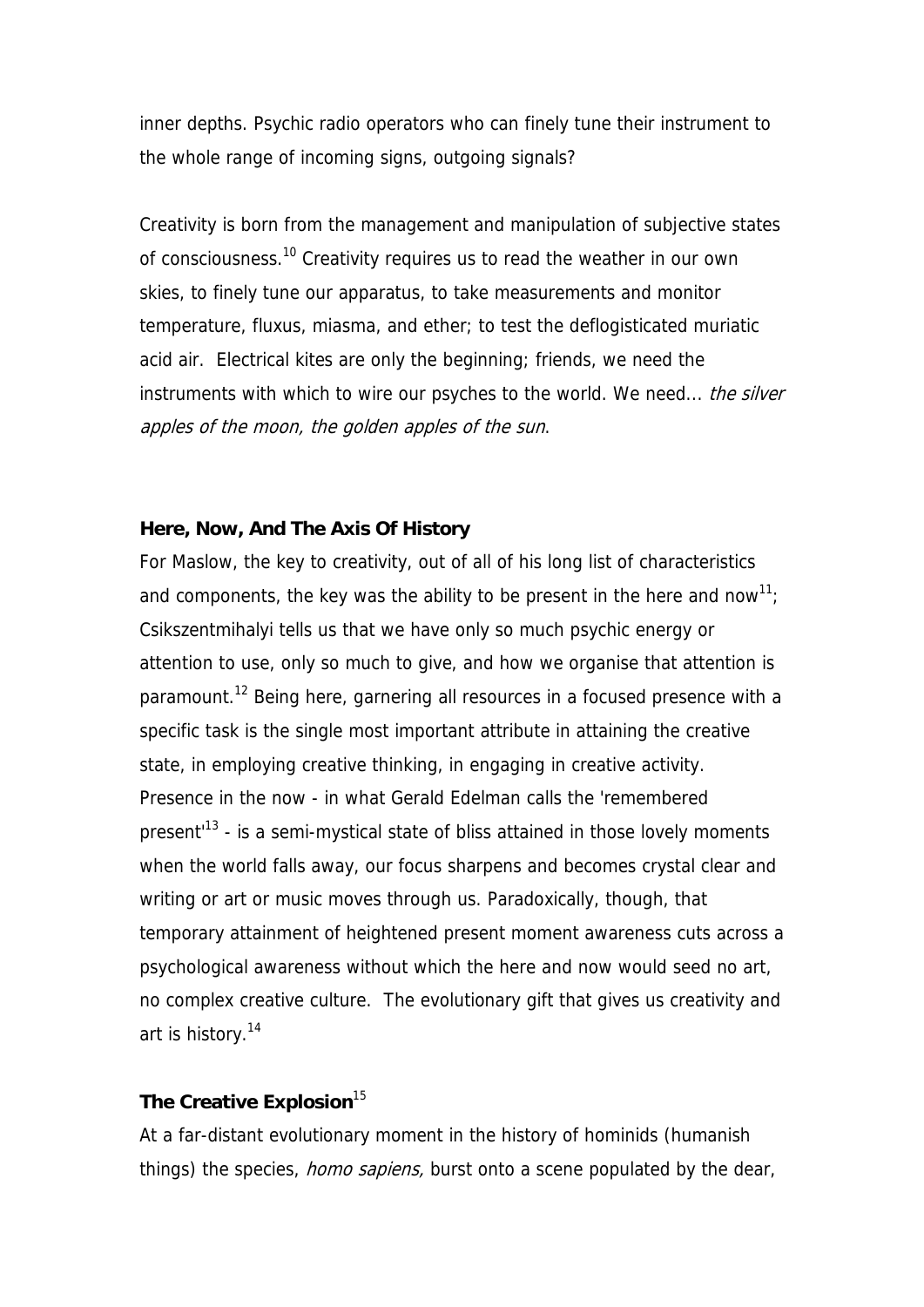dullish Neanderthals (who had lived in their nice, near-human way, more or less unchanging for about 200,000 years). They hunted things that turned up and used simple stone tools. Homo sapiens (that's us) arrived in a burst of culture known as the creative explosion. All at once, or so it seems, there was a sudden emergence of art, ritual, fully modern language and paintings on the walls. Of caves. Homo sapiens were and are characterised by their creativity. What changed? How did we evolve out of the simple Neanderthal past into complex cave-painters? What is it that we as a species are endowed with, that our poor parents [cousins], the Neanderthals, were denied? In homo sapiens brains, neurology doubled back on itself in a clicking interconnectivity of synapses and neurons, and self-awareness awoke with a puzzlement, with a memory, with a mind that could think about itself and recognise the passage of time. Out of the ever-present, came the shock and the sadness of a past, gone forever, endlessly, always going (loss, loss, loss) and the fright and the fear of an unknown future looming large like a cave lion; all teeth, all growl, all jowl.

Poor Neanderthal lived in an unceasing present and, once awake, knew nothing of the dream worlds he swam in. Like a dog with a hunting dream, he was over it at first eye-blink. Homo sapiens dreamt, and woke, and remembered. Over coffee and bagels they socialised their dreams and the world behind the world swam into view; researches suggest that from the very start humans were dream-goers, shamans, shape-shifters. They traversed the far reaches of consciousness - accessed by those sky-going kites and depth plunging berries - and sparked up dream-bison, spirit-deer, horned monsters of the imagination. Dream-life, trance-time, history, language, a self-seeing mind, creativity - they are born together in a historic past that we can carbon-date.

When John Berger saw the cave paintings at Chauvet, he concluded that the ability to make art seems to arise with the need to make art since cavepaintings display the greatest of skills from their earliest evidence. He said: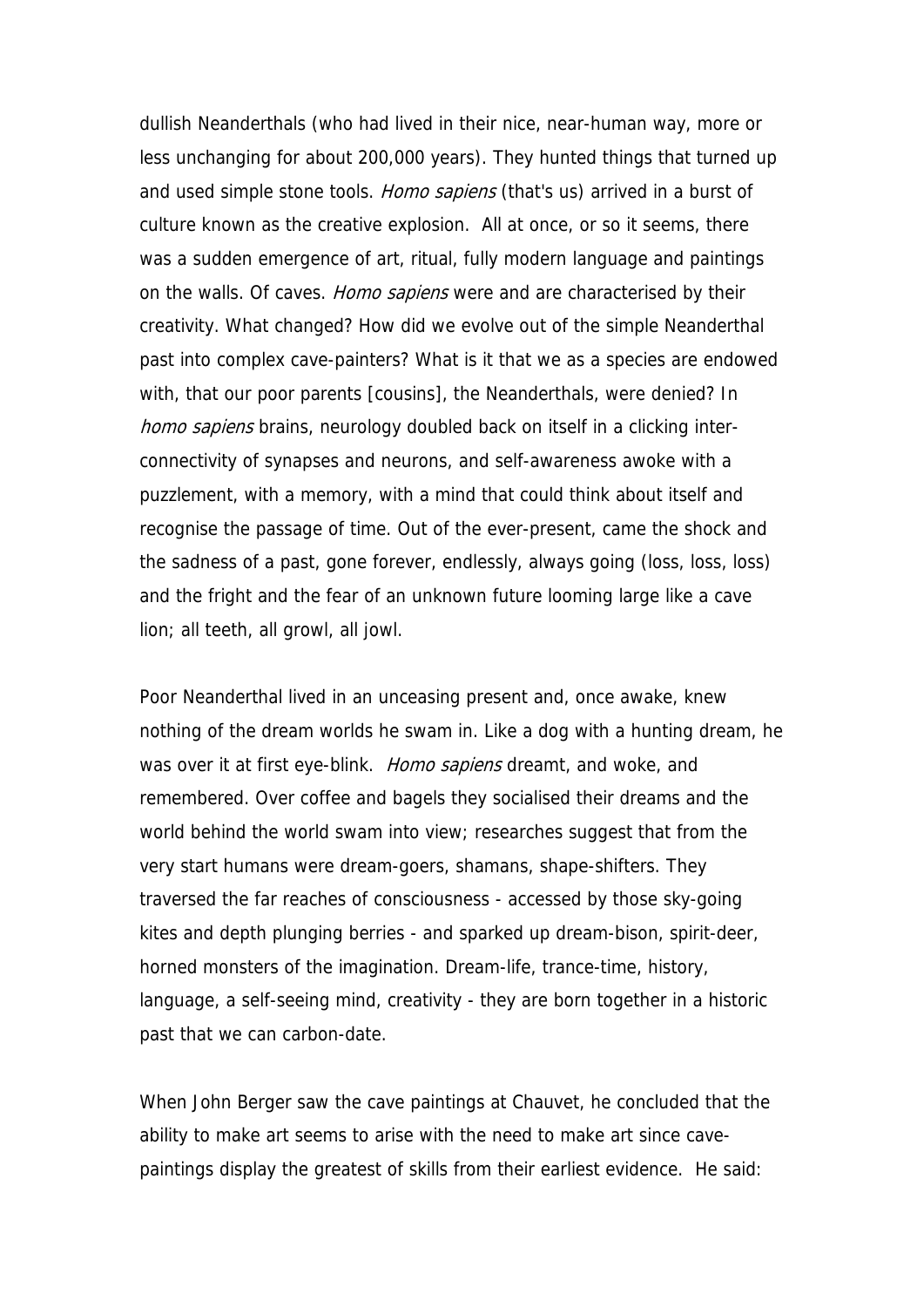Art, it would seem, is born like a foal that walk straight away. Or to put it less vividly... the talent to make art accompanies the need for that art; they arrive together.<sup>16</sup>

## **The Evolutionary Nature Of Culture**<sup>17</sup>

Creativity has its place in evolution. We pass to our offspring both genes and cultural artefacts - songs, stories, theories, ideas, dances. Remember, "It is not the strongest of the species that survive, nor the most intelligent, but the one most responsive to change." The most adaptable survives. The most creative survives. The one who can best strong a berry to a thread or make a kite out of brown paper and bamboo - that one, that one survives. The littlest dreamer with her head in the clouds and her feet in a stream - that one, that one dreams a way of looking that the rest of failed to see.

Darwin's great transformation of all our lives was not a new discovery but a new perspective. He knew how to look. He saw what was already there in the theories of his grandfather Erasmus and others and put it together with something else. It was not so much knowledge as a willingness to see from a new perspective that put him ahead of the game. When he returned from his voyage on the Beagle armed with notes and drawings, Darwin went to the experts in the various fields of botany and zoology. One such was the ornithologist, Gould, who knew everything there was to know about finches, but who couldn't understand the evidence Darwin had collected. It was Darwin who saw evolution unfolding on the subtly shifting species of finches. Gould was blinded by his own expert knowledge; Darwin, we're told, didn't even know they were finches!

Being creative with how we see the world is about remaining a beginner, retaining our incredulity.<sup>18</sup> Darwin told us "I love fools' experiments. I am always making them". It's as if he took the advice of that old mystic Rumi to 'sell your cleverness and buy bewilderment'.<sup>19</sup> When we go into the mind's caves we never know what we will find there. Only a fool with a fishing rod of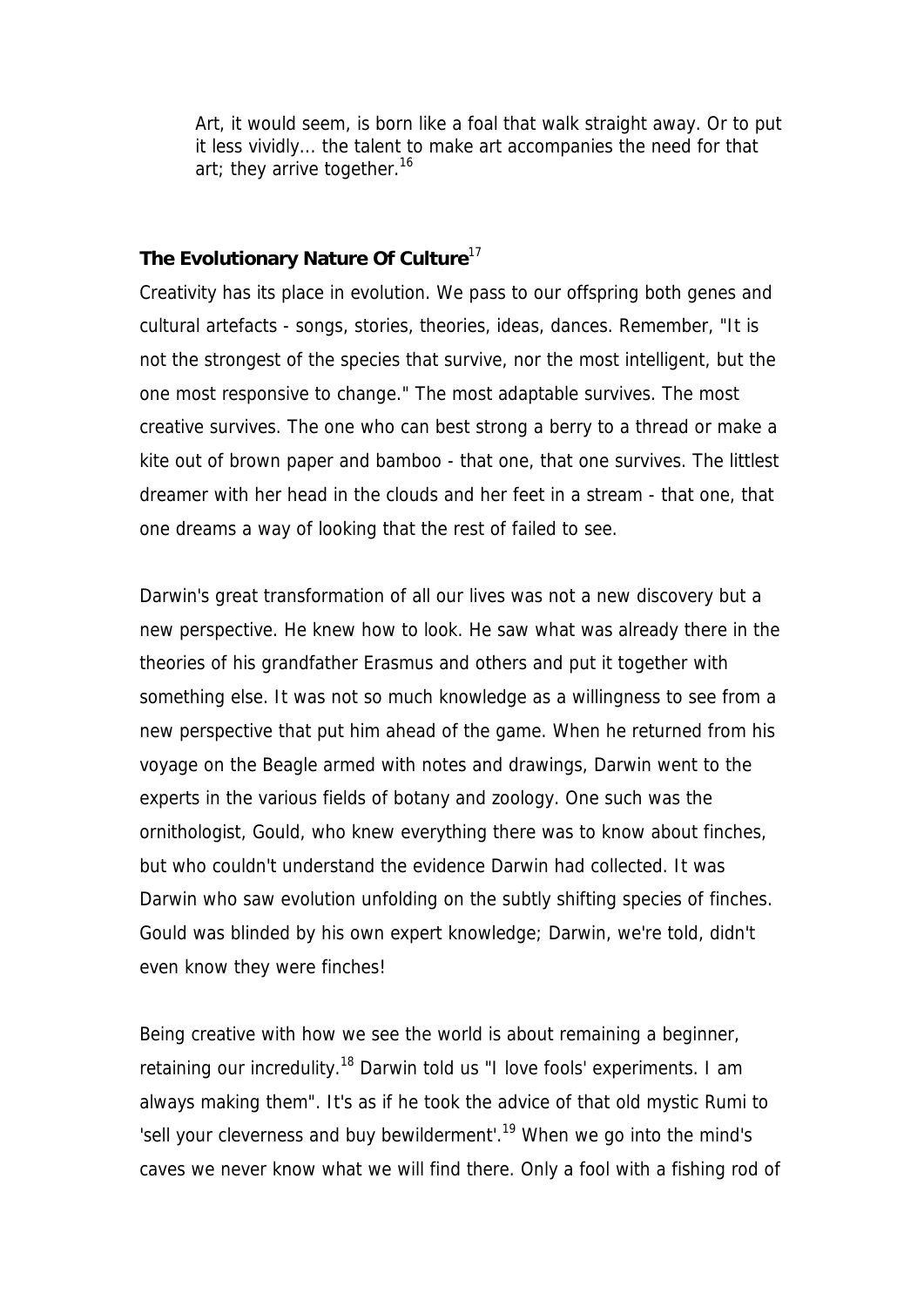string and a bent nail would risk it. Only an idiot with his hair on end would dance in the rain of an electric storm.

They say that in the Brazilian rainforest, Darwin's mind reached a 'chaos of delight'. Later, much later, he worked through the implications of all that came to him on that inspired journey out of the received knowledge of the past and into a future which could see the flux. All flows, all changes, all evolves.

Natural Selection has been taking place in my garden; the robins have built a nest in the ivy that covers the front, south-facing wall of my house. Delight at watching them fly in and out with worms in their beaks, and the great good humour of watching a chick from the first brood dancing on our window-ledge in its fledgling attempts to fly gives way to horror and dismay as one by one three dead babies land on the lawn, little prehistoric, embryonic dinosauric almosts, their unfeathered heads still see-through, their big blue eyes, closed forever. Natural selection. Three have hit the deck - a big one, a little one, and a middle-sized one. Darwin told us, it is not the big one or the little or the middle sized one who survives, but the most adaptable to change. Either that or the one that is a big cuckoo.

The creative process is a lot like the natural process, of which it is a part. Nature works by generating multitudes of possibilities, random factors facilitate variation. Natural selection ensures that the best survive.

Creative work operates in much the same way; out of numerous possibilities, a few small treasures survive. We need to be prodigious; 95 per cent of new species fail, so we can expect at least a similar percentage for new ideas, images, metaphors. If not chimps at typewriters, we at least need ourselves at whatever machinery we use for our particular form of creativity. As in nature, we also do best with random factors, wild cards thrown in for good measure to ensure novelty, to ensure that we think beyond our usual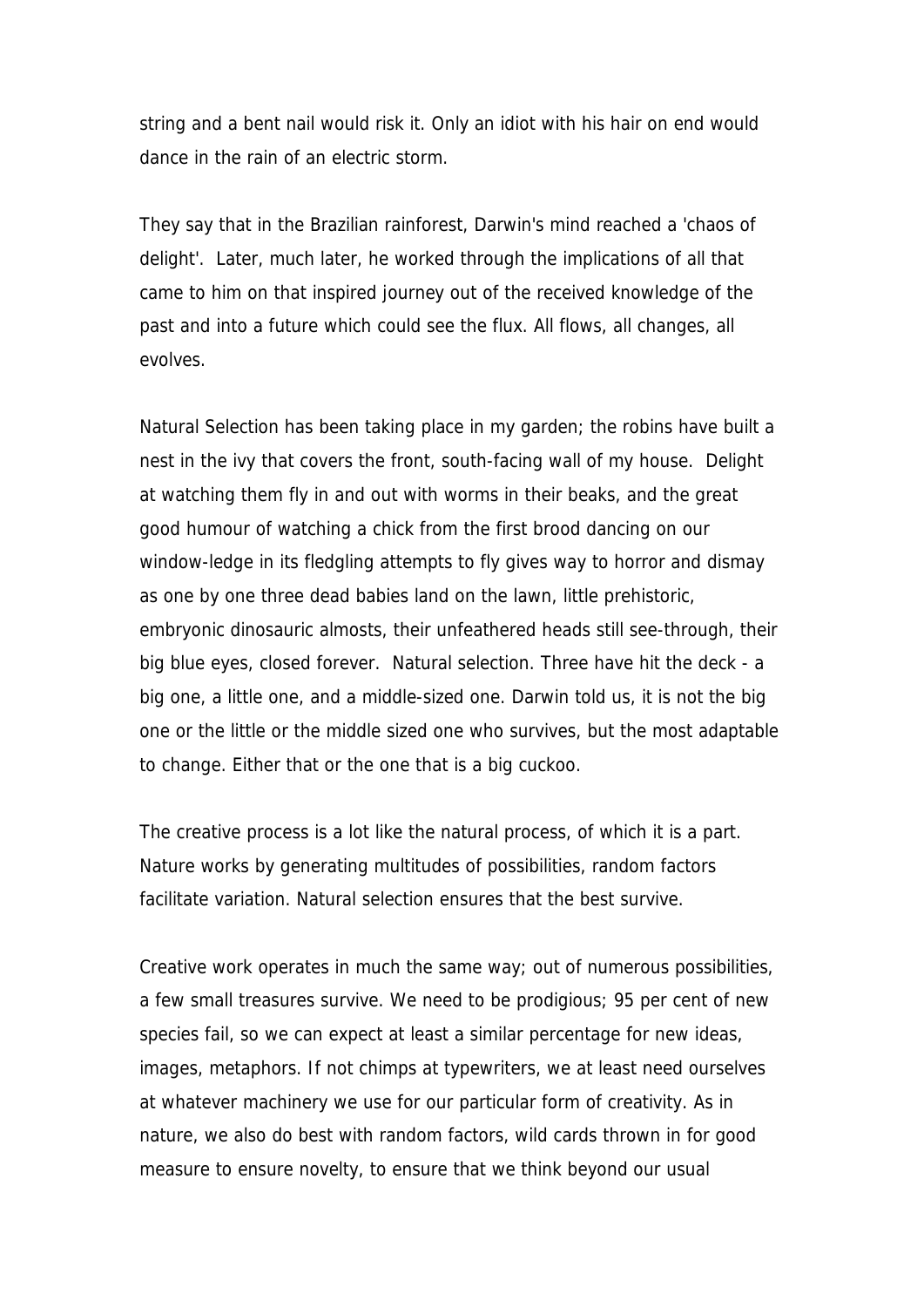parameters. We do well to engage in fools' experiments and try out the things that our old enemy common sense would have us believe were a waste of time. Finally, as in Nature, we need the powers of selection and development, the willingness to sift, we need the heart for burying the robin chicks that didn't make it. We need the mental machinery to select, filter, hone, prune.

With practice, we learn the fluency in which creation and selection happen simultaneously; in which our minds generate and sift numerous potentials in the flickering of a micro-moment. Connected to our heights and depths, we keep one foot on solid ground. Creatives string a balancing wire between the objective and the subjective, and keep the line taut if they are not to fall. Creative fields call for skills and techniques and bodies of knowledge of many kinds, but they also call for the ability to suspend oneself in the heightened moment, to wire oneself to the world, to be wholly present with what is, and to trust in the mind's ability to connect the incoming signs with outgoing signals.

Wonders, wonders, wonders! I bring you...

### **Bibliographic References:**

1. For an introduction to the idea that the fast-changing contemporary world calls for creativity, see Mihalyi Csikszentmihalyi (2006) in Norman Jackson et al. Developing Creativity in Higher Education. Routledge.

- 2. The source for historical references to Franklin and Shelley is Patricia Fara, (2002) An Entertainment for Angels: Electricity in the Enlightenment. Icon Books.
- 3. William Cowper, (1782). The Task: The Winter Evening.
- 4. ibid.
- 5. W.B. Yeats, (1899) The Song of Wandering Aengus
- 6. ibid.
- 7. For a discussion of Aengus as Celtic shaman, see Tom Cowan, (1993) Fire in the Head. Harper.
- 8. Abraham Maslow, (1973) The Farther Reaches of Human Nature. Penguin.
- 9. Mircea Eliade, (1951/1989) Shamanism: Archaic Techniques of Ecstasy. Arkana.
- 10. Mihalyi Csikszentmihalyi (1996) Creativity. Harper Collins.
- 11. Maslow(1973).
- 12. Csikszentmihalyi, (1996).
- 13. Gerald Edelman (2000) How Matter Becomes Imagination. Basic Books.
- 14. David Lewis-Williams (2002) The Mind in the Cave. Thames & Hudson.